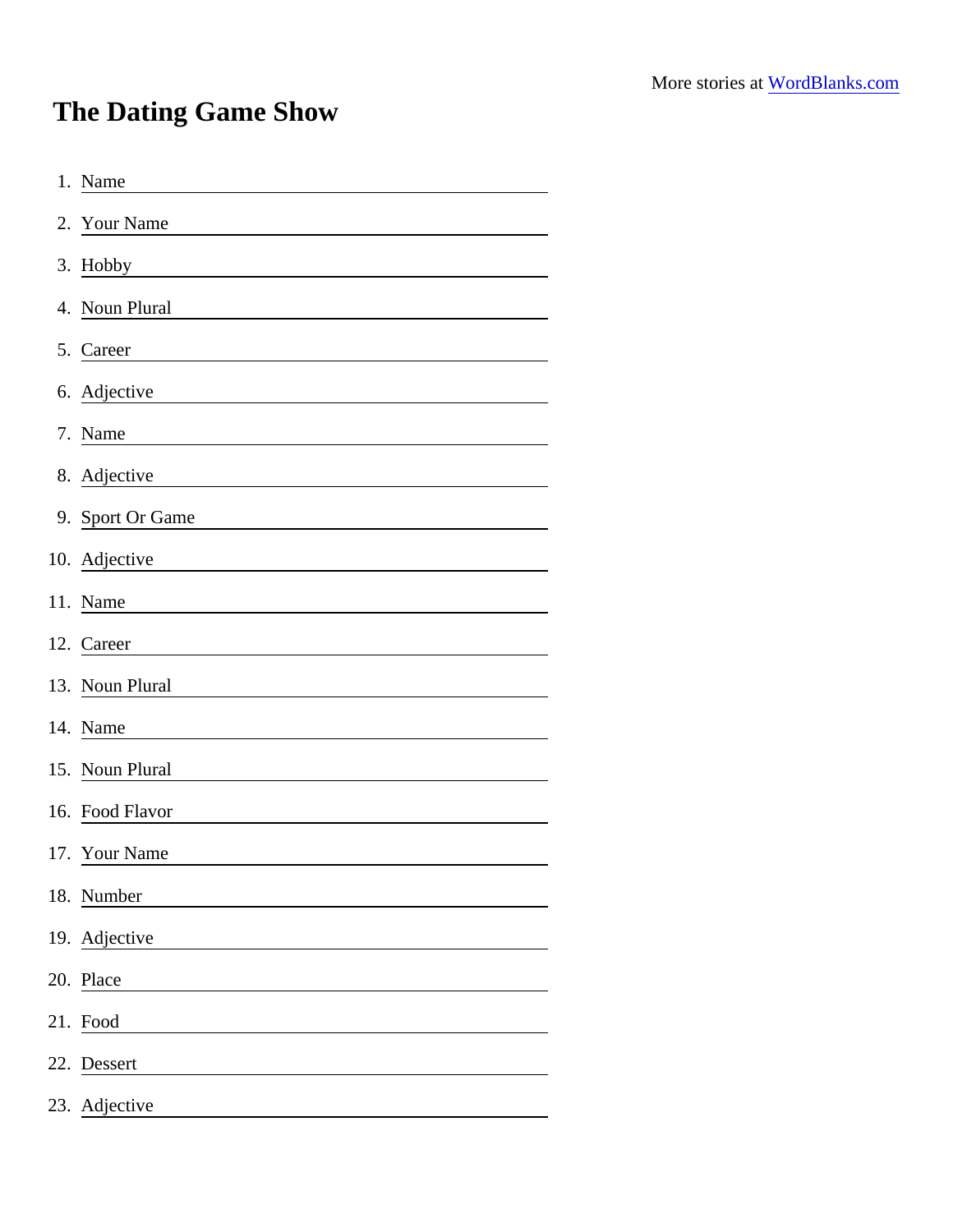| 24. Adjective                                           |
|---------------------------------------------------------|
| 25. Movie                                               |
| 26. Adjective                                           |
| 27. Feeling                                             |
| 28. The Five Senses (Smell, See, Hear, Taste, Or Touch) |
| 29. Age (Add                                            |
| 30. Place                                               |
| 31. Noun                                                |
| 32. Noun Plural                                         |
| 33. Body Part                                           |
| 34. Pick 1, 2, Or 3                                     |
| 35. Feeling                                             |
| 36. Feeling                                             |
| 37. Noun Plural                                         |
| 38. Adjective                                           |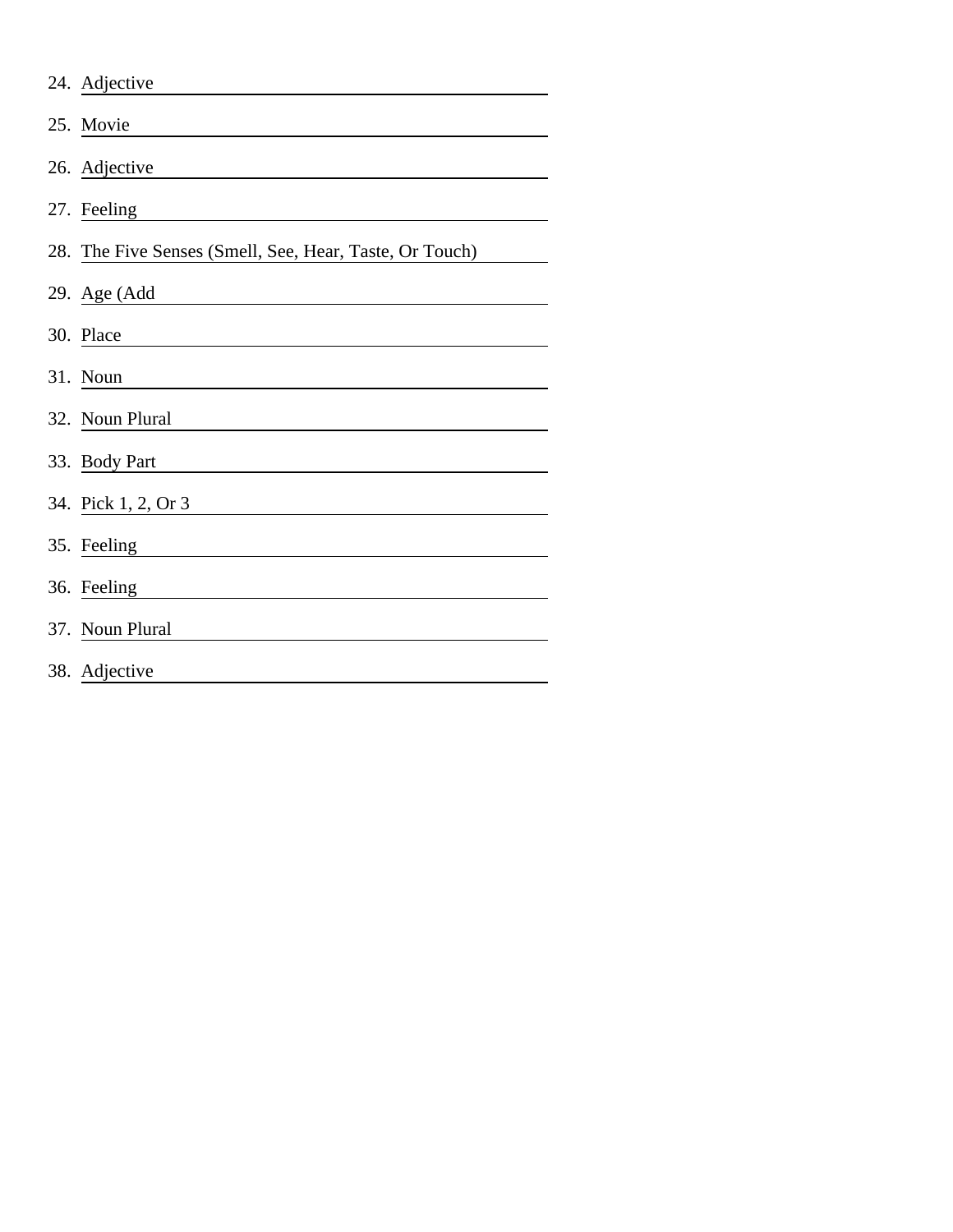## **The Dating Game Show**

Hello and welcome everyone to "The Dating Game"! I'm your host, Name , and let's introduce our guest, Your Name 1. Their hobbies consist of Hobby and collecting Noun Plural . They want to be a/an Career and find a mate who treats them like royalty. Next, let's introduce the future lovebirds. Door Number 1 is  $a/an$  Adjective person named Name . They are Adjective and like playing Sport or Game  $\Box$ . Door Number 2 is  $a/an$  Adjective person named Name whose goal in life is to become a Career and likes Noun Plural . Lastly, Door Number 3 is a person named Name who collects  $\Box$  Noun Plural  $\Box$  for a living and likes to drink Food Flavor  $\Box$  flavored protein shakes. Will Your Name find their dream mate or live single for Number more years? Let's begin this Adjective game show! You: "Door Number 1, I love going out! In your opinion, what's your ideal place to go on a date?" Door Number 1: "Babe, I would take you to Place and buy you Food flavored Dessert for dessert. I would love to see that **Adjective** smile of yours reach to my *Adjective* lips." You: "Okay, Door Number 2, If you had to describe our relationship like a movie, what movie would you say?" Door Number 2: "I would say Movie , because whenever I see that Adjective movie, it makes me feel feeling just like how I feel when I The Five Senses (smell, see, hear, taste, or touch) your eyes." You: "Door Number 3, It's my <u>Age (add "th" at the end of the age written</u>) birthday, what kind of present would you get me?" Door Number 3: "To be honest I would take you on a trip to  $\frac{\text{Place}}{\text{Place}}$  and give you a beautiful

Noun !